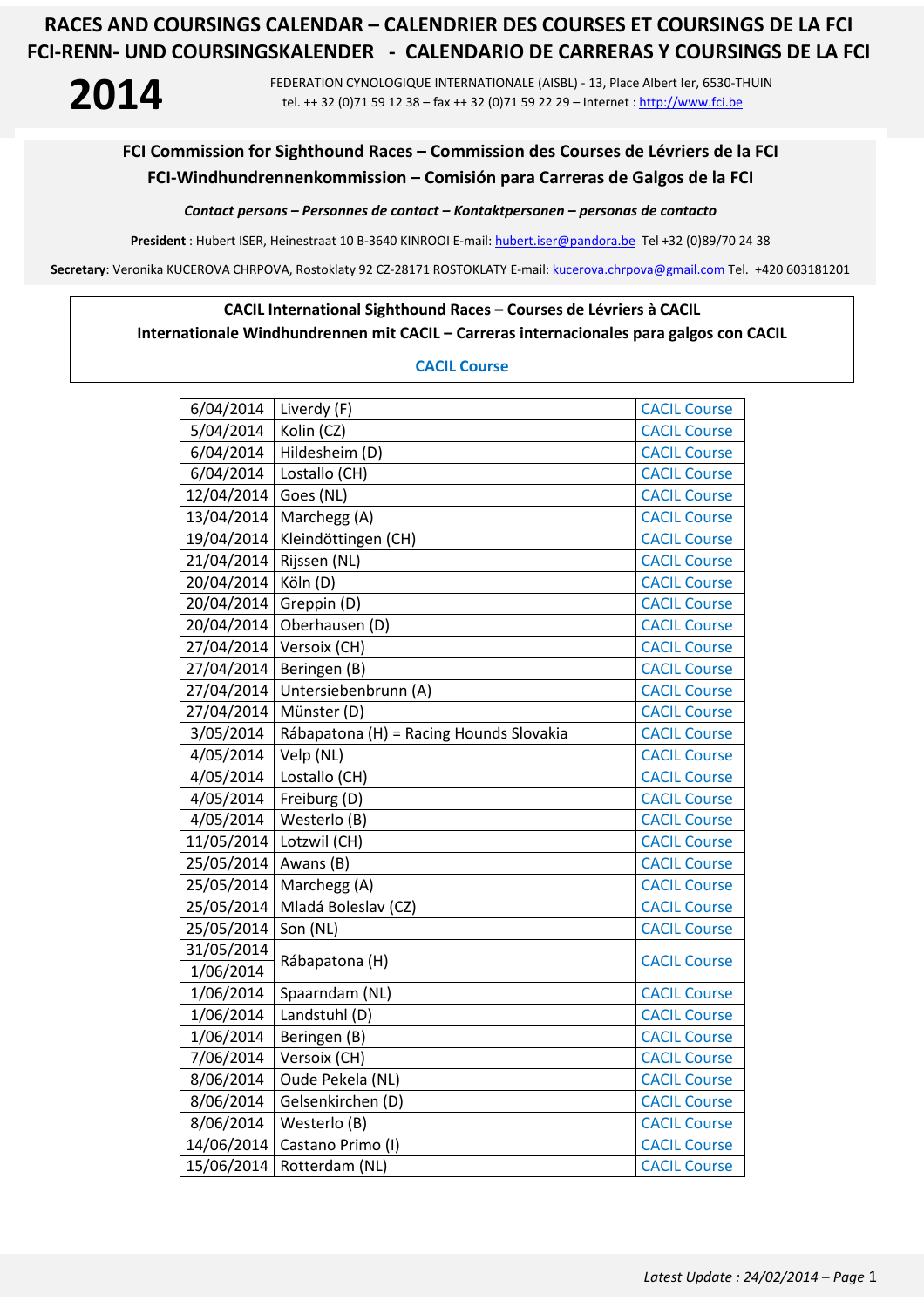

**2014** FEDERATION CYNOLOGIQUE INTERNATIONALE (AISBL) - 13, Place Albert Ier, 6530-THUIN<br>tel. ++ 32 (0)71 59 12 38 – fax ++ 32 (0)71 59 22 29 – Internet : http://www.fci.be tel. ++ 32 (0)71 59 12 38 - fax ++ 32 (0)71 59 22 29 - Internet : http://www.fci.be

|            | 15/06/2014   Untersiebenbrunn (A) | <b>CACIL Course</b> |
|------------|-----------------------------------|---------------------|
| 21/06/2014 | Lelystad (NL)                     | <b>CACIL Course</b> |
| 22/06/2014 | Lostallo (CH)                     | <b>CACIL Course</b> |
| 22/06/2014 | Bermatingen (D)                   | <b>CACIL Course</b> |
| 22/06/2014 | Krenglbach (A)                    | <b>CACIL Course</b> |
| 29/06/2014 | Hannover (D)                      | <b>CACIL Course</b> |
| 29/06/2014 | Tampere (FIN)                     | <b>CACIL Course</b> |
| 6/07/2014  | Jubbega (NL)                      | <b>CACIL Course</b> |
| 6/07/2014  | Lednice (CZ)                      | <b>CACIL Course</b> |
| 13/07/2014 | Beringen (B)                      | <b>CACIL Course</b> |
| 13/07/2014 | Rotterdam (NL)                    | <b>CACIL Course</b> |
| 20/07/2014 | Chatillon La Palud (F)            | <b>CACIL Course</b> |
| 20/07/2014 | Hünstetten (D)                    | <b>CACIL Course</b> |
| 3/08/2014  | Versoix (CH)                      | <b>CACIL Course</b> |
| 10/08/2014 | Son (NL)                          | <b>CACIL Course</b> |
| 16/08/2014 | Hamburg (D)                       | <b>CACIL Course</b> |
| 16/08/2014 | Lednice (CZ)                      | <b>CACIL Course</b> |
| 17/08/2014 | Kleindöttingen (CH)               | <b>CACIL Course</b> |
| 24/08/2014 | Awans (B)                         | <b>CACIL Course</b> |
| 24/08/2014 | Freiburg (D)                      | <b>CACIL Course</b> |
| 31/08/2014 | Greppin (D)                       | <b>CACIL Course</b> |
| 14/09/2014 | Lelystad (NL)                     | <b>CACIL Course</b> |
| 14/09/2014 | Krenglbach (A)                    | <b>CACIL Course</b> |
| 14/09/2014 | Köln (D)                          | <b>CACIL Course</b> |
| 14/09/2014 | Staufen (D)                       | <b>CACIL Course</b> |
| 14/09/2014 | Westerlo (B)                      | <b>CACIL Course</b> |
| 20/09/2014 | Bytom (PL)                        | <b>CACIL Course</b> |
| 20/09/2014 | Rijssen (NL)                      | <b>CACIL Course</b> |
| 20/09/2014 | Alsónémedi (H)                    | <b>CACIL Course</b> |
| 21/09/2014 | Awans (B)                         | <b>CACIL Course</b> |
| 21/09/2014 | Lostallo (CH)                     | <b>CACIL Course</b> |
| 28/09/2013 | Gelsenkirchen (D)                 | <b>CACIL Course</b> |
| 28/09/2014 | Marchegg (A)                      | <b>CACIL Course</b> |
| 4/10/2014  | Goes (NL)                         | <b>CACIL Course</b> |
| 4/10/2014  | Rábapatona (H)                    | <b>CACIL Course</b> |
| 4/10/2014  | Westerlo (B)                      | <b>CACIL Course</b> |
| 5/10/2014  | Sachsenheim (D)                   | <b>CACIL Course</b> |
| 5/10/2014  | Untersiebenbrunn (A)              | <b>CACIL Course</b> |
| 12/10/2014 | Rifferswil (CH)                   | <b>CACIL Course</b> |
| 12/10/2014 | Castano Primo (I)                 | <b>CACIL Course</b> |
| 12/10/2014 | Mladá Boleslav (CZ)               | <b>CACIL Course</b> |
| 19/10/2014 | Mont de Marsan (F)                | <b>CACIL Course</b> |
| 26/10/2014 | Beringen (B)                      | <b>CACIL Course</b> |
| 26/10/2014 | Kleindöttingen (CH)               | <b>CACIL Course</b> |
| 26/10/2014 | Oude Pekela (NL)                  | <b>CACIL Course</b> |
| 2/11/2014  | Awans (B)                         | <b>CACIL Course</b> |
| 2/11/2014  | Lotzwil (CH)                      | <b>CACIL Course</b> |
| 9/11/2014  | Spaarndam (NL)                    | <b>CACIL Course</b> |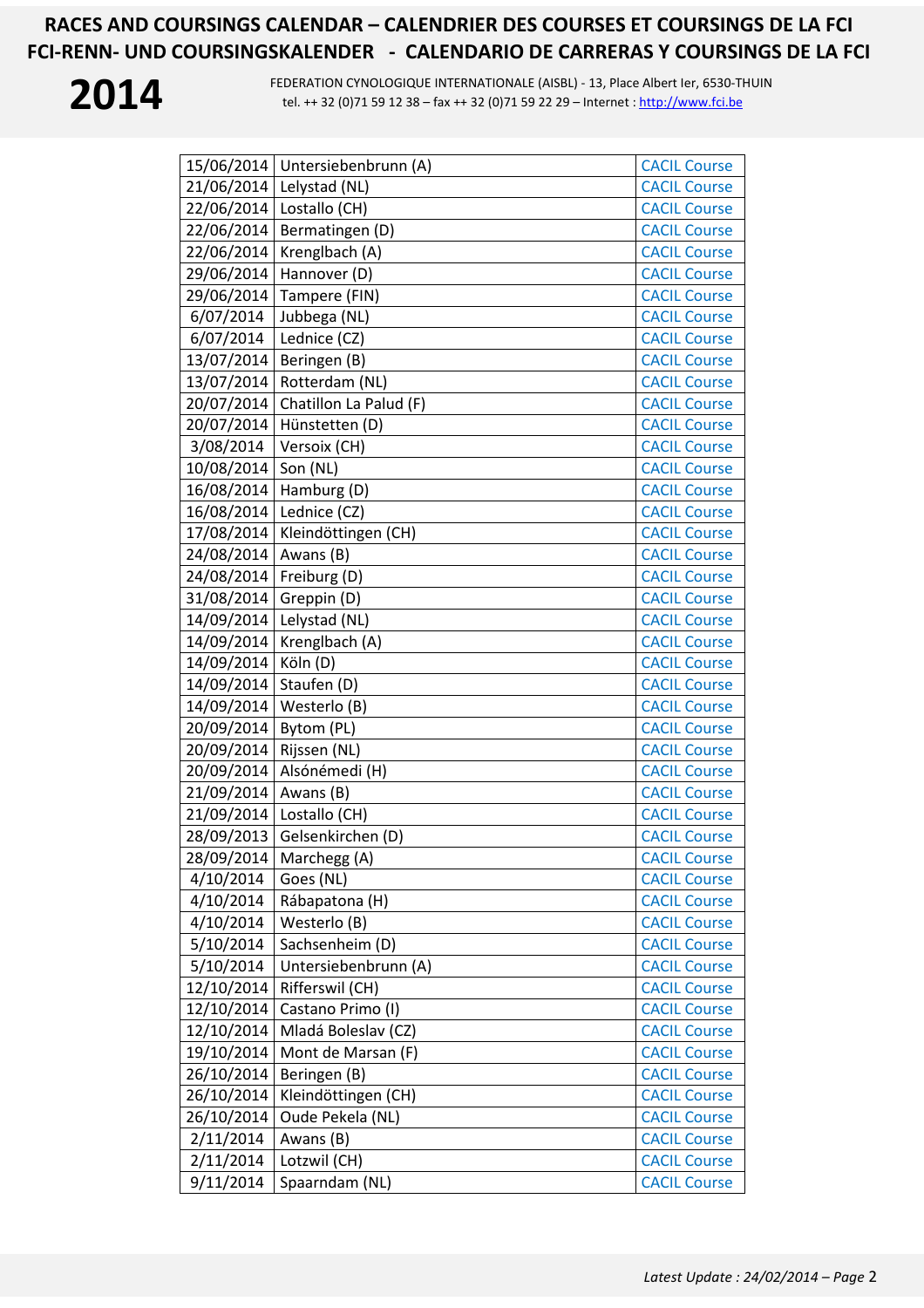**2014** FEDERATION CYNOLOGIQUE INTERNATIONALE (AISBL) - 13, Place Albert Ier, 6530-THUIN<br>tel. ++ 32 (0)71 59 12 38 – fax ++ 32 (0)71 59 22 29 – Internet : http://www.fci.be tel. ++ 32 (0)71 59 12 38 – fax ++ 32 (0)71 59 22 29 – Internet : http://www.fci.be

| <b>FCI WORLD CHAMPIONSHIP</b>    |                                                             |                     |  |
|----------------------------------|-------------------------------------------------------------|---------------------|--|
| 06/09/2014<br>07/09/2014         | Tampere (FI)                                                | <b>CACIL Course</b> |  |
| <b>FCI EUROPEAN CHAMPIONSHIP</b> |                                                             |                     |  |
| 2015                             | Germany / Allemagne / Deutschland / Alemania   CACIL Course |                     |  |

**Epreuves internationales de coursings à CACIL – International CACIL Coursings Internationale Coursings mit CACIL – Coursings internacionales con CACIL CACIL Coursings** 

| 11/01/2014 | Galltür (A)               | <b>CACIL Coursing</b> |
|------------|---------------------------|-----------------------|
| 12/01/2014 |                           |                       |
| 11/01/2014 | Jílové - Sněžnik (CZ)     | <b>CACIL Coursing</b> |
| 12/01/2014 |                           |                       |
| 18/01/2014 | Neustift im Stubaital (A) | <b>CACIL Coursing</b> |
| 19/01/2014 |                           |                       |
| 1/02/2014  | Šumava (CZ)               | <b>CACIL Coursing</b> |
| 2/02/2014  |                           |                       |
| 15/02/2014 | Cavriana (I)              | <b>CACIL Coursing</b> |
| 16/02/2014 |                           |                       |
| 9/03/2014  | Dolsko, Ljubljana (SLO)   | <b>CACIL Coursing</b> |
| 22/03/2014 | Awans (B)                 | <b>CACIL Coursing</b> |
| 23/03/2014 |                           |                       |
| 30/03/2014 | Beringen (B)              | <b>CACIL Coursing</b> |
| 30/03/2014 | Lotzwil (CH)              | <b>CACIL Coursing</b> |
| 30/03/2014 | Zagreb (HR)               | <b>CACIL Coursing</b> |
| 5/04/2014  | Spaarnwoude (NL)          | <b>CACIL Coursing</b> |
| 5/04/2014  | Rouge (F)                 | <b>CACIL Coursing</b> |
| 6/04/2014  |                           |                       |
| 5/04/2014  | Alsonémedi (H)            | <b>CACIL Coursing</b> |
| 6/04/2014  |                           |                       |
| 5/04/2014  | Brno (CZ)                 | <b>CACIL Coursing</b> |
| 6/04/2014  |                           |                       |
| 12/04/2014 | Swierklaniec (PL)         | <b>CACIL Coursing</b> |
| 12/04/2014 | Axel Boslaan (NL)         | <b>CACIL Coursing</b> |
| 13/04/2014 |                           |                       |
| 19/04/2014 | La Ferte Sur Amance (F)   | <b>CACIL Coursing</b> |
| 20/04/2014 |                           |                       |
| 19/04/2014 | Hoope (D)                 | <b>CACIL Coursing</b> |
| 20/04/2014 |                           |                       |
| 19/04/2014 | Spitzerberg (A)           | <b>CACIL Coursing</b> |
| 20/04/2014 |                           |                       |
| 26/04/2014 | Trautskirchen (D)         | <b>CACIL Coursing</b> |
| 27/04/2014 |                           |                       |
| 26/04/2014 | St. Petersburg (RUS)      | <b>CACIL Coursing</b> |
| 27/04/2014 |                           |                       |
| 27/04/2014 | Belfort (F)               | <b>CACIL Coursing</b> |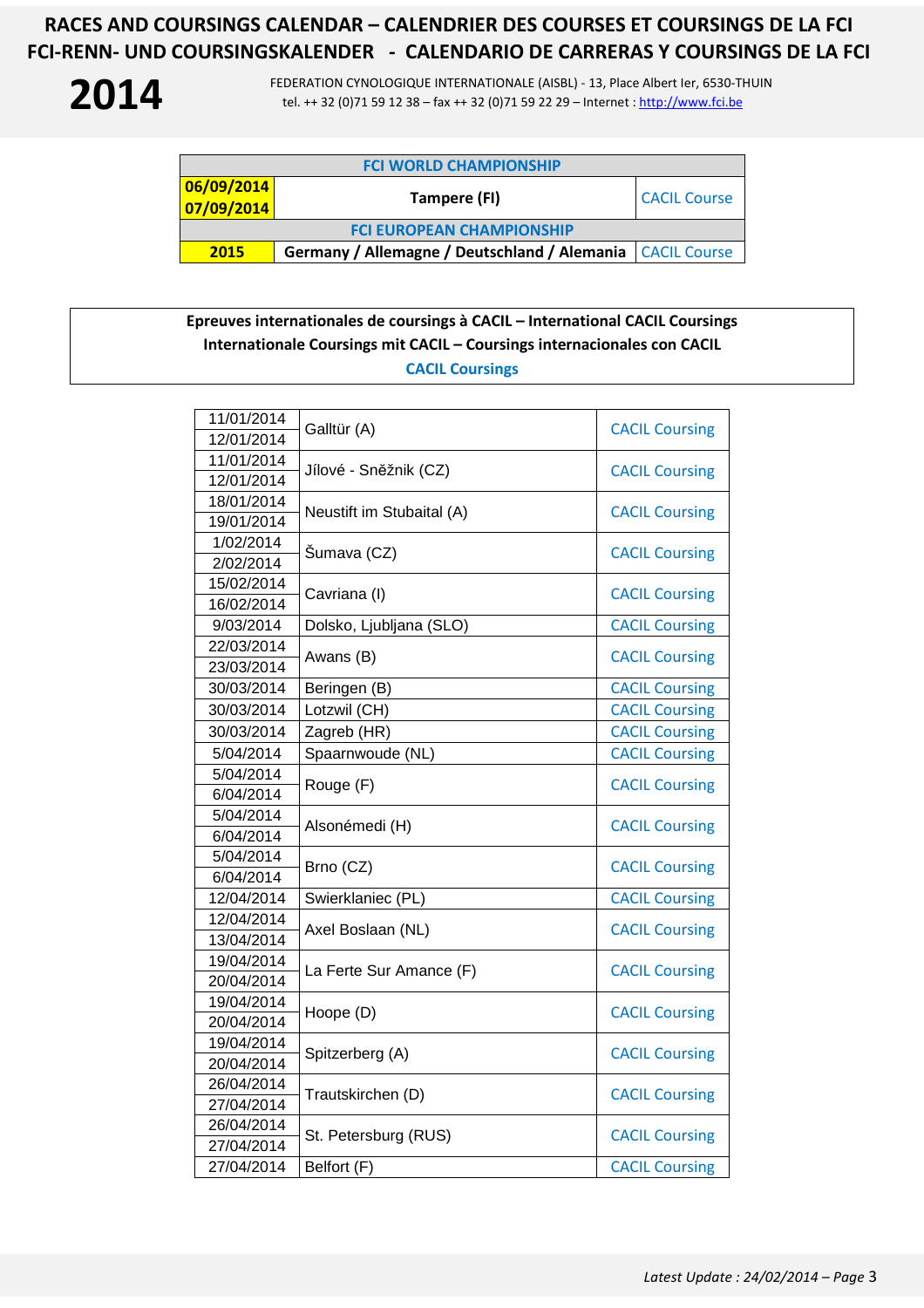

**2014** FEDERATION CYNOLOGIQUE INTERNATIONALE (AISBL) - 13, Place Albert Ier, 6530-THUIN<br>tel. ++ 32 (0)71 59 12 38 – fax ++ 32 (0)71 59 22 29 – Internet : http://www.fci.be tel. ++ 32 (0)71 59 12 38 – fax ++ 32 (0)71 59 22 29 – Internet : http://www.fci.be

| 27/04/2014             | Wismar (D)                | <b>CACIL Coursing</b>                          |
|------------------------|---------------------------|------------------------------------------------|
| 26/04/2014             |                           |                                                |
| 27/04/2014             | Østlandet (N)             | <b>CACIL Coursing</b>                          |
| 26/04/2014             |                           | <b>CACIL Coursing</b>                          |
| 27/04/2014             | Zilina (SK)               |                                                |
| 3/05/2014              |                           |                                                |
| 4/05/2014              | Hünstetten (D)            | <b>CACIL Coursing</b>                          |
| 4/05/2014              | Göhlsdorf (D)             | <b>CACIL Coursing</b>                          |
| 4/05/2014              | Grafenegg (A)             | <b>CACIL Coursing</b>                          |
| 4/05/2014              | Manerba del Garda (I)     | <b>CACIL Coursing</b>                          |
| 10/05/2014             | Warszawa (PL)             | <b>CACIL Coursing</b>                          |
| 10/05/2014             |                           | <b>CACIL Coursing</b>                          |
| 11/05/2014             | Axel Beatrixhoeve (NL)    |                                                |
| 11/05/2014             | Chlumec nad Cidlinou (CZ) | <b>CACIL Coursing</b>                          |
| 17/05/2014             | Oude Pekela (NL)          | <b>CACIL Coursing</b>                          |
| 31/05/2014             |                           |                                                |
| 1/06/2014              | Agonges (F)               | <b>CACIL Coursing</b>                          |
| 7/06/2014              | Poznań Mechlin (PL)       | <b>CACIL Coursing</b>                          |
| 8/06/2014              |                           |                                                |
| 9/06/2014              | Tüttleben (D)             | <b>CACIL Coursing</b>                          |
| 13/06/2014             |                           |                                                |
| 14/06/2014             | Tammela (FIN)             | <b>CACIL Coursing</b>                          |
| 15/06/2014             |                           |                                                |
| 14/06/2014             | Barlin (F)                | <b>CACIL Coursing</b>                          |
| 15/06/2014             |                           |                                                |
| 5/07/2014              | Greppin (D)               | <b>CACIL Coursing</b><br><b>CACIL Coursing</b> |
| 6/07/2014              |                           |                                                |
| 12/07/2014             | Tampere (FIN)             |                                                |
| 13/07/2014             |                           |                                                |
| 19/07/2014             | Ottenschlag NÖ (A)        | <b>CACIL Coursing</b>                          |
| 20/07/2014             |                           |                                                |
| 26/07/2014             | Jyväskylä (FIN)           | <b>CACIL Coursing</b>                          |
| 27/07/2014             |                           |                                                |
| 26/07/2014             | Hynčice pod Sušinou (CZ)  | <b>CACIL Coursing</b>                          |
| 27/07/2014             |                           |                                                |
| 26/07/2014             | Yekaterinburg (RUS)       | <b>CACIL Coursing</b>                          |
| 27/07/2014             |                           |                                                |
| 27/07/2014             | Griesbach (CH)            | <b>CACIL Coursing</b>                          |
| 28/07/2014             | Bråviken (S)              | <b>CACIL Coursing</b>                          |
| 29/07/2014             |                           |                                                |
| 2/08/2014<br>3/08/2014 | Bratislava (SK)           | <b>CACIL Coursing</b>                          |
| 23/08/2014             |                           |                                                |
| 24/08/2014             | Swornegacie (PL)          | <b>CACIL Coursing</b>                          |
| 23/08/2014             |                           |                                                |
| 24/08/2014             | Gothenburg (S)            | <b>CACIL Coursing</b>                          |
| 23/08/2014             | Leek (NL)                 | <b>CACIL Coursing</b>                          |
| 30/08/2014             |                           |                                                |
| 31/08/2014             | Vaasa (FIN)               | <b>CACIL Coursing</b>                          |
| 31/08/2014             | Lotzwil (CH)              | <b>CACIL Coursing</b>                          |
|                        |                           |                                                |